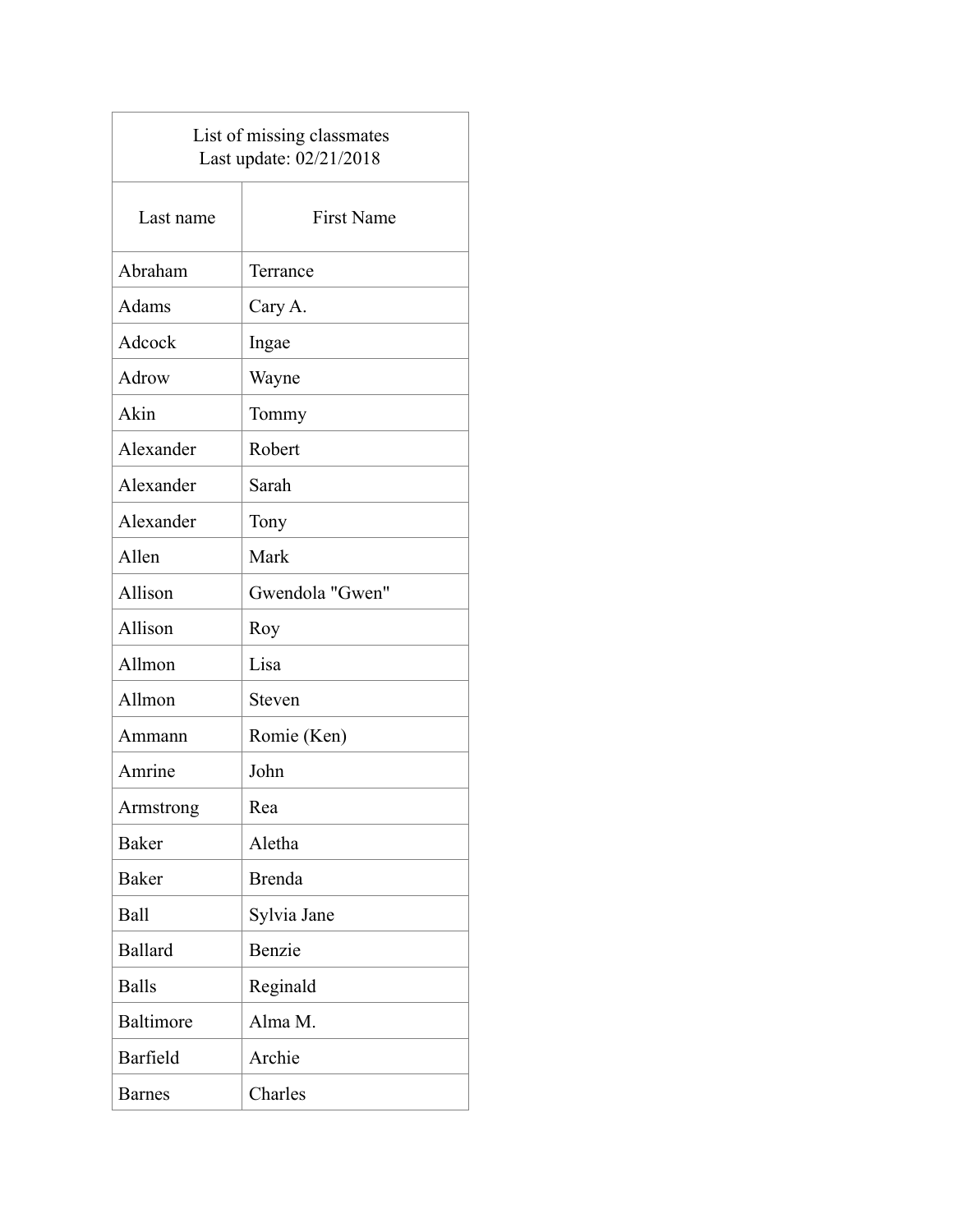| <b>Barnes</b>    | Paula            |
|------------------|------------------|
| <b>Barnes</b>    | Selita           |
|                  |                  |
| <b>Barnett</b>   | Joseph F. "Joe"  |
| <b>Barnhill</b>  | Charles          |
| <b>Baskins</b>   | <b>Barbara</b>   |
| <b>Bass</b>      | Ted              |
| <b>Battles</b>   | Terry            |
| Bealer           | Keith            |
| <b>Beavers</b>   | Lori Ann         |
| <b>Beckton</b>   | Terry            |
| <b>Beers</b>     | Megan Mary       |
| Bell             | Edward           |
| Bell             | Evan             |
| Bell             | Velda            |
| <b>Best</b>      | Timothy R. "Tim" |
| <b>Blacklock</b> | Pamela           |
| <b>Blake</b>     | Cathy            |
| <b>Block</b>     | Charles          |
| Boatner          | Wanda Jean       |
| <b>Boggess</b>   | Jenny Anne       |
| Bohannon         | Wanda Sue        |
| Bolden           | Robert           |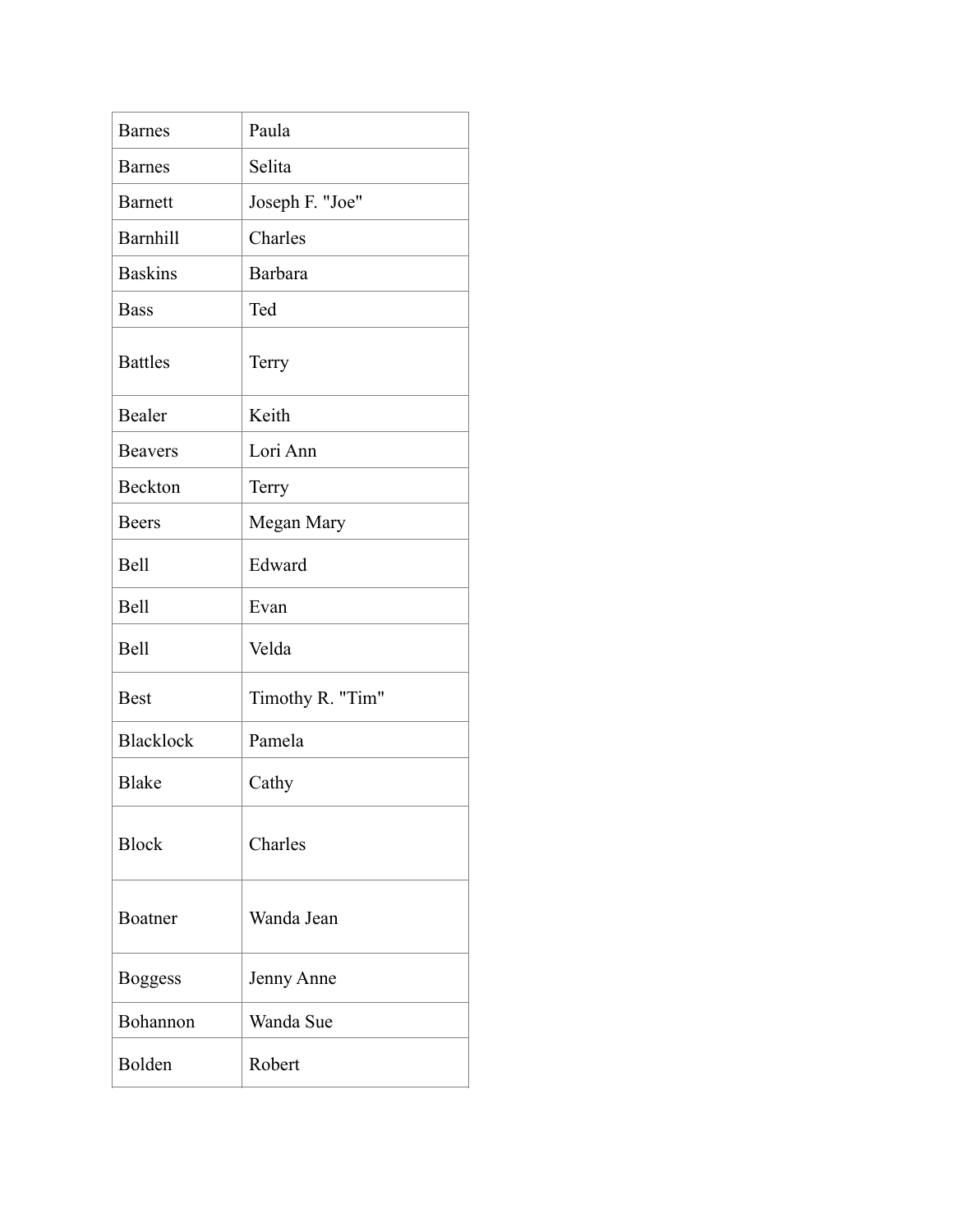| Boldon             | Shirley Jean         |
|--------------------|----------------------|
| Bonner             | <b>Jerrell</b>       |
| <b>Booker</b>      | William              |
| Boone              | Avery L.             |
| Booth              | Sandra K.            |
| Bowden             | Freddie              |
| <b>Bowers</b>      | Kelly L.             |
| <b>Bowlby</b>      | David                |
| Boyd               | James (Wesley)       |
| <b>Bradshaw</b>    | Gail                 |
|                    |                      |
| <b>Brannon</b>     | Johnny               |
| <b>Bridges</b>     | Nathan               |
| Bridgewater        | Jeff                 |
| <b>Bridgewater</b> | Phyllis              |
| <b>Brimley</b>     | Virgil               |
| <b>Briscoe</b>     | Stephanie            |
| Broadway           | Angela Renea         |
| <b>Broening</b>    | Harry William "Bill" |
| <b>Brooks</b>      | Karen                |
| <b>Brown</b>       | Herman               |
| <b>Brown</b>       | Kimberly J. "Kim"    |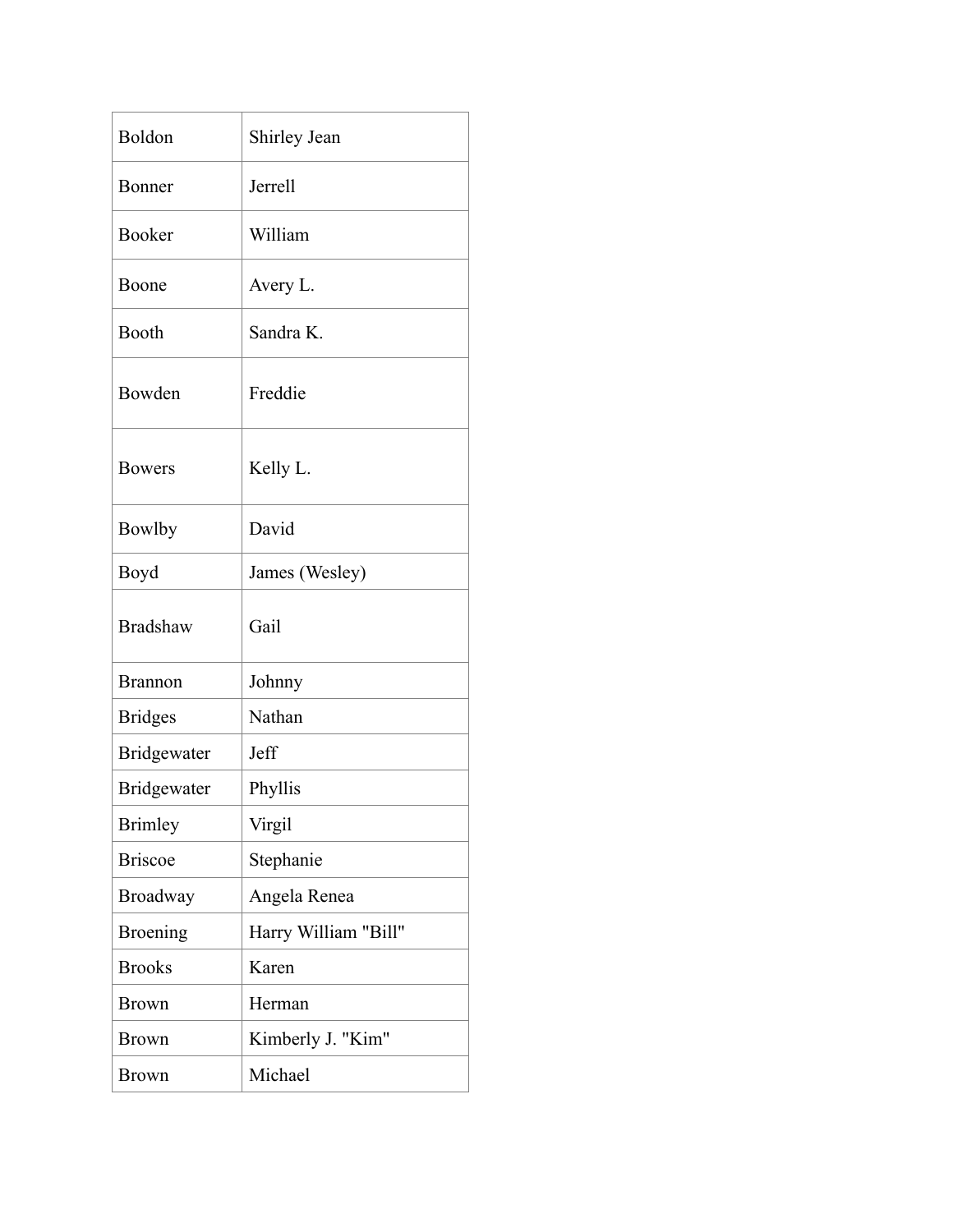| <b>Brown</b>  | Regina Kaye           |
|---------------|-----------------------|
| <b>Brown</b>  | Sandra Lynn           |
| <b>Bruton</b> | Paula J.              |
| <b>Buford</b> | Glenda                |
| <b>Burch</b>  | Tammy Jean            |
| <b>Burney</b> | <b>Butch</b>          |
| <b>Butler</b> | Mark                  |
| <b>Byes</b>   | Amy                   |
| <b>Byrns</b>  | Scott D.              |
| Cade          | Claudia               |
| Calloway      | <b>Bill</b>           |
| Carolina      | Kenneth Wayne         |
| Carrol        | <b>Billy Joe</b>      |
| Carswell      | Marcia                |
| Carter        | Cathy                 |
| Carter        | Leonard               |
| Childress     | Carol Lee             |
| Childs        | Melody Ann            |
| Christor      | Linda Rose            |
| Cicirello     | Mike                  |
| Clark         | Annette               |
| Clark         | Colleen               |
| Clark         | <b>Shirley Lanice</b> |
| Clark         | Willie                |
| Clay          | Andrea Vera           |
| Cleary        | Anthony               |
| Cloman        | Cassandra             |
| Cobbs         | Tyardra               |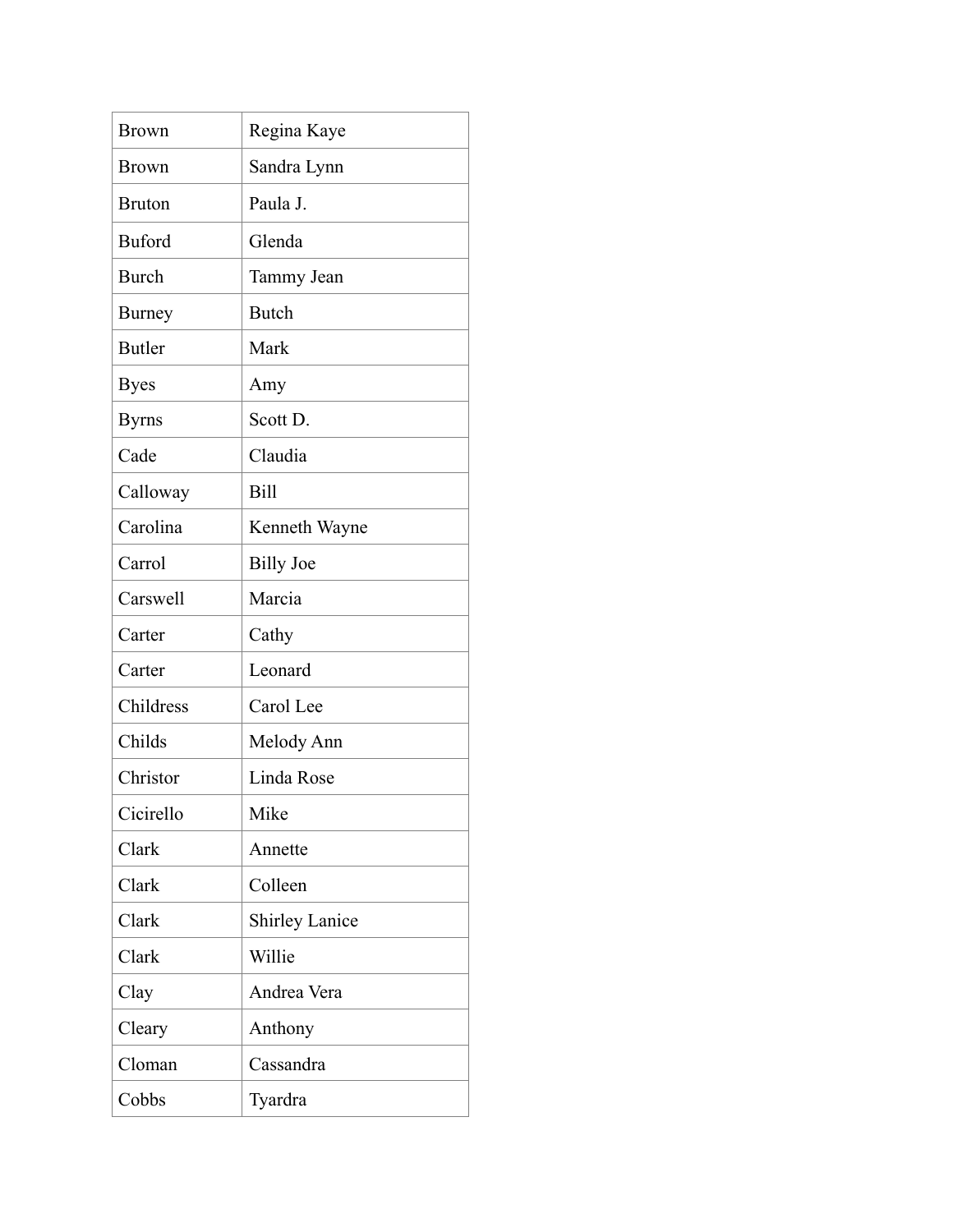| Cohen       | Lorise Michelle  |
|-------------|------------------|
| Cole        | Jacquelyn        |
| Coleman     | Travis "TC", Sr. |
| Collins     | Cheryl           |
| Collins     | William David    |
| Comeau      | Michael          |
| Conner      | Julie            |
| Conners     | Richard          |
| Cook        | Edwin            |
| Cook        | Mark Curtis      |
| Cook        | Sharee           |
| Cooley      | Nita N.          |
| Cooney      | Karen            |
| Copeland    | Jewel            |
| Corbus      | Martha           |
| Cothern     | Sandra           |
| Coulter     | Wayne            |
| Courtney    | Ophelia          |
| Cox         | Mickey           |
| Crain       | Cindy            |
| Crockett    | David            |
| Cross       | Edward           |
| Cross       | Mark             |
| Crutchfield | Michael          |
| Culberson   | Kathy            |
| Cunningham  | Jim              |
| Cunningham  | Tena Cozette     |
| Cutts       | Deborah Diane    |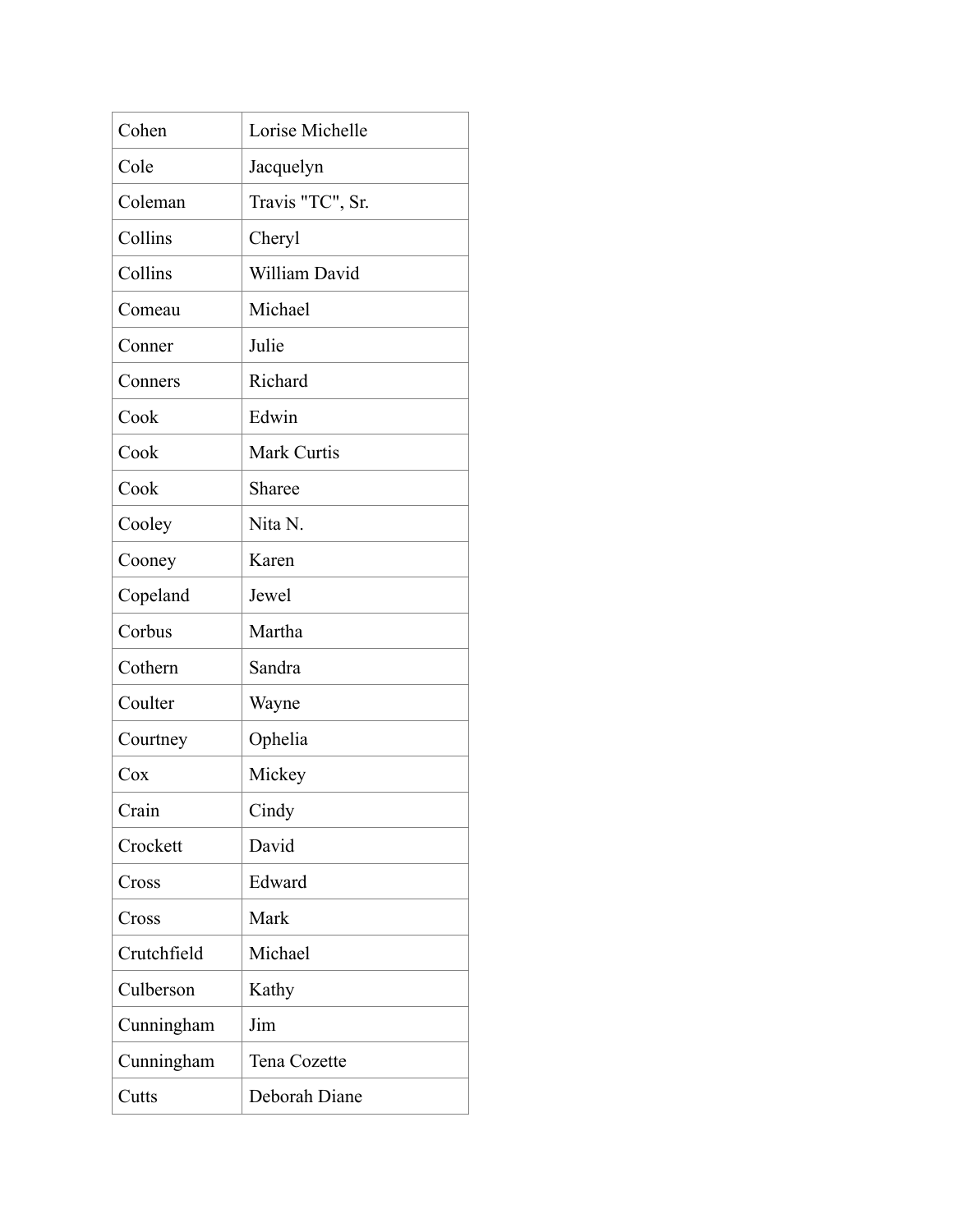| Dailey    | James                   |
|-----------|-------------------------|
| Davis     | Elliott                 |
| Davis     | Nena                    |
| Davis     | Pamela M. "Pam"         |
| Davis     | Vanessa                 |
| Davis     | Willie                  |
| Deckelman | Sheree                  |
| DeClue    | <b>Becky</b>            |
| Delaney   | Elaine                  |
| Dennis    | Donna                   |
| Dent      | Scott                   |
| Dismuke   | Linda Diane             |
| Dixon     | Anna Marie              |
| Dorsch    | Donna                   |
| Drone     | Margaret                |
| Dunbar    | Sandra Kay              |
| Duncan    | Dale                    |
| Dyer      | Harold                  |
| Edge      | Billy Steven "Steve"    |
| Edmondson | Ronald                  |
| Ervin     | Moses                   |
| Eskew     | <b>Bridgette Elaine</b> |
| Estes     | <b>Brenda</b>           |
| Estes     | <b>Steve</b>            |
| Etheridge | Janet Gayle             |
| Evans     | Donna Denise            |
| Evans     | Regina Lynn             |
| Everhart  | Clenis                  |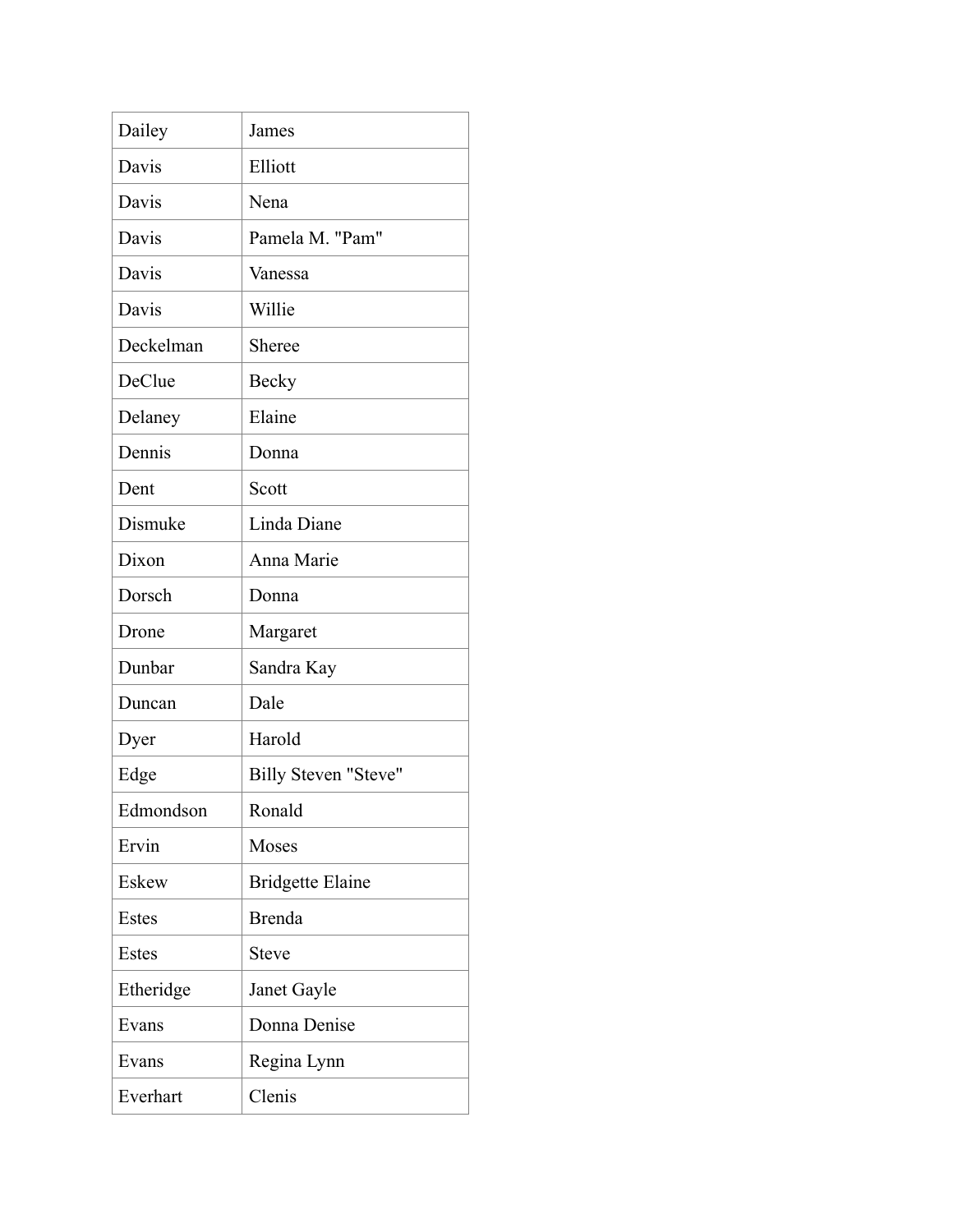| Farnam      | Judy                   |
|-------------|------------------------|
| Fillers     | Brenda (Bryn) Lee      |
| Finkbeiner  | Joe                    |
| Fitzpatrick | <b>Bryan</b>           |
| Fletcher    | Cathy                  |
| Fletcher    | Susan D. "Suzy"        |
| Flowers     | Regina                 |
| Foote       | Joyce Anne             |
| Ford        | <b>Elizabeth Anne</b>  |
| Foster      | Kathleen               |
| Foster      | Penny Renae            |
| Francis     | Mitchell Wayne         |
| Franklin    | Debra                  |
| Franta      | John                   |
| Frantz      | Marilyn                |
| Frase       | Richard Christopher    |
| Free        | <b>Bobby</b>           |
| Fulbright   | Sonya D.               |
| Ganaway     | Sylvia L.              |
| Ganaway     | Timothy                |
| Garner      | Shirley                |
| Garner      | William Dale           |
| Garrett     | Christine              |
| Garrick     | Mickey Randall "Randy" |
| Gatewood    | <b>Bruce</b>           |
| Gee         | Kevin Wayne            |
| George      | Julie                  |
| Ghant       | Donna Jannelle         |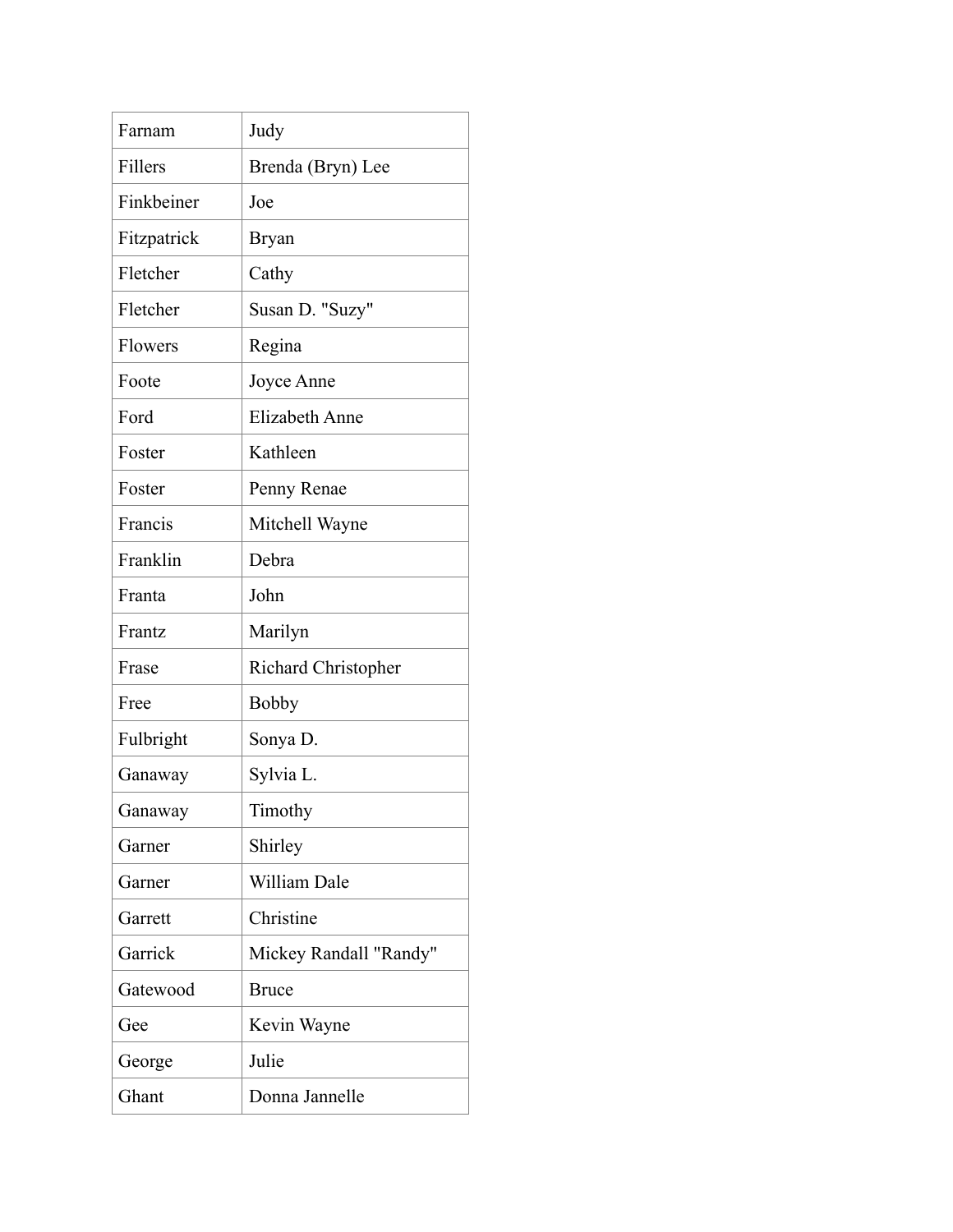| Gibson    | Jimmy                 |
|-----------|-----------------------|
| Gibson    | Ricky                 |
| Gibson    | <b>Sandy Yevette</b>  |
| Gilbert   | Cheryl                |
| Gilbert   | Donald                |
| Giles     | Charles Edward        |
| Gilmore   | Johnny                |
| Gilyard   | David                 |
| Glover    | Mae Ruth              |
| Gould     | Sheila Denise         |
| Graham    | Gloria Marie          |
| Grant     | Thell                 |
| Graves    | <b>Mark Everette</b>  |
| Gray      | <b>Steve</b>          |
| Green     | Kurt                  |
| Green     | Patrice Vanessa       |
| Greenwood | Ronald "Ronnie"       |
| Grieme    | Greg                  |
| Griffin   | Don Gordon            |
| Griffin   | William Kevin "Billy" |
| Griffith  | Phyllis Benita        |
| Grinage   | Eric                  |
| Grubbs    | John                  |
| Gupton    | Kevin Valdez          |
| Hale      | <b>Bobby</b>          |
| Hall      | Earl                  |
| Hall      | Kimberly A.           |
| Hamilton  | Richard               |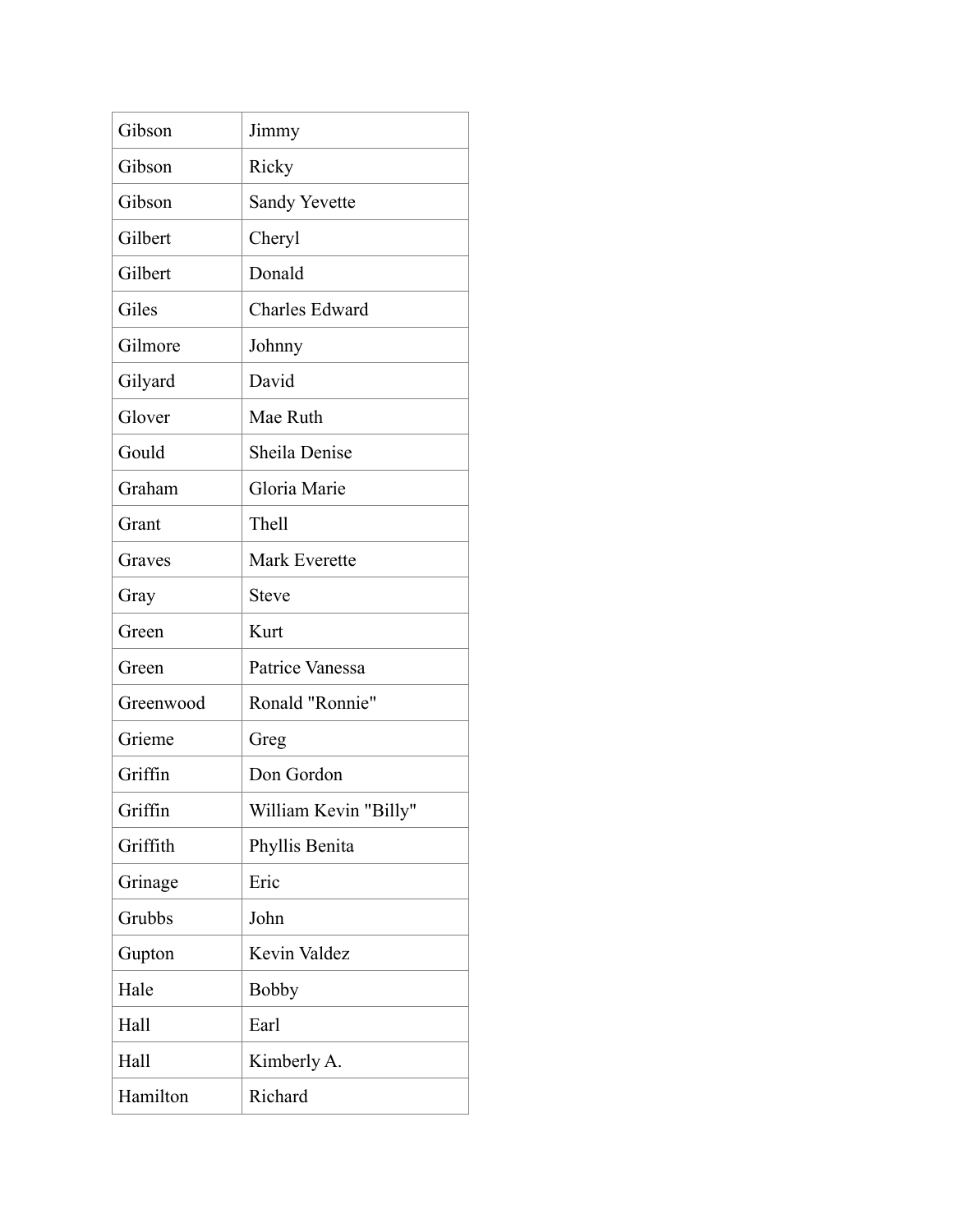| Hampton    | Lynette Gail         |
|------------|----------------------|
| Hand       | Pamela Jo "Pam"      |
| Hankins    | Deborah M. "Debbie"  |
| Hansberry  | Rhonda               |
| Hardin     | Norris Jay           |
| Harper     | Sherrelyn            |
| Harrington | Brian H.             |
| Harris     | David Lamar          |
| Harris     | Karen Marie          |
| Harris     | Krishna Lynn         |
| Harris     | Lisa Lynelle         |
| Harris     | Mack                 |
| Harris     | Terry Lynn           |
| Harris     | Tomeji Yvette        |
| Hawkins    | Jackie               |
| Hawkins    | John Anthony         |
| Heath      | Christa              |
| Heflin     | Chris                |
| Henderson  | Carolyn Sue          |
| Henderson  | Deidra Denice        |
| Henson     | Leslie Marie         |
| Hepp       | Richard L.           |
| Higgs      | Aaron DeLeon         |
| Hildreth   | Gregory Allen "Greg" |
| Hill       | Garren               |
| Hill       | Johnny               |
| Hill       | Princess A.          |
| Hoang      | Nguyet Le            |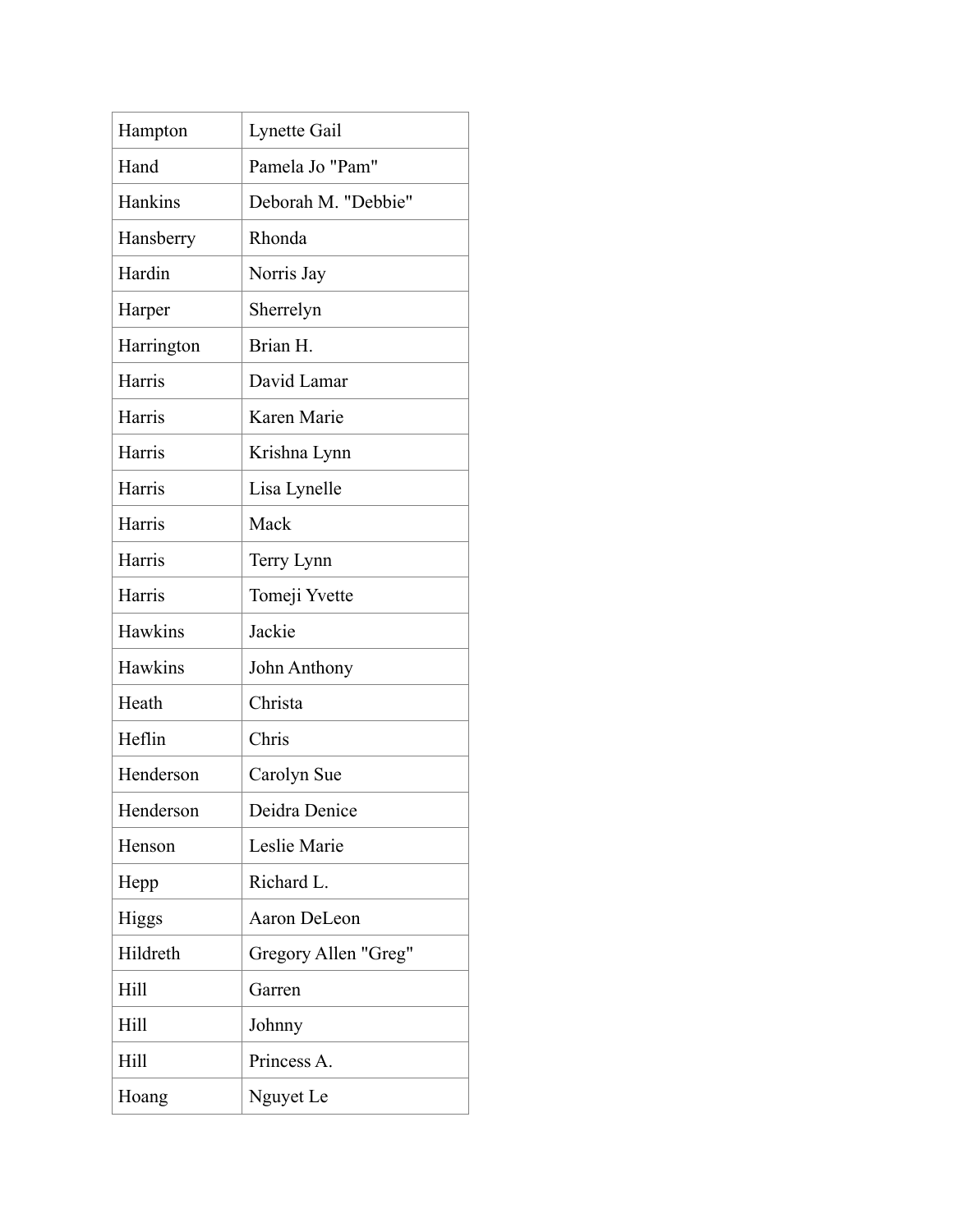| Holloway  | Jacqueline Renee      |
|-----------|-----------------------|
| Holloway  | Michael               |
| Holmes    | Marcy Lynn            |
| Holzhauer | Lisa Carroll          |
| Honorable | Beverly               |
| Horton    | <b>Beverly Kaye</b>   |
| House     | Brenda Lee            |
| Howett    | Timothy Carlson "Tim" |
| Hronas    | Dean                  |
| Hubbard   | Frederick L.          |
| Hubbard   | Xyanthene             |
| Hudspeth  | Vanessa               |
| Hughes    | Lloyd                 |
| Hughes    | Ricky                 |
|           |                       |
| Hunt      | Russell Leon          |
| Hutcheson | Alicia                |
| Ingram    | Louise Marilyn        |
| Jackson   | Henry                 |
| Jackson   | Steve                 |
| Jackson   | Vicki $(e)$ D.        |
| Jarratt   | Jo Ann                |
| Jeffrey   | <b>Bruce Steven</b>   |
| Jernigan  | Ellen                 |
| Jewell    | Sharon Ann            |
| Johnson   | Beverly               |
| Johnson   | Cindy Marie           |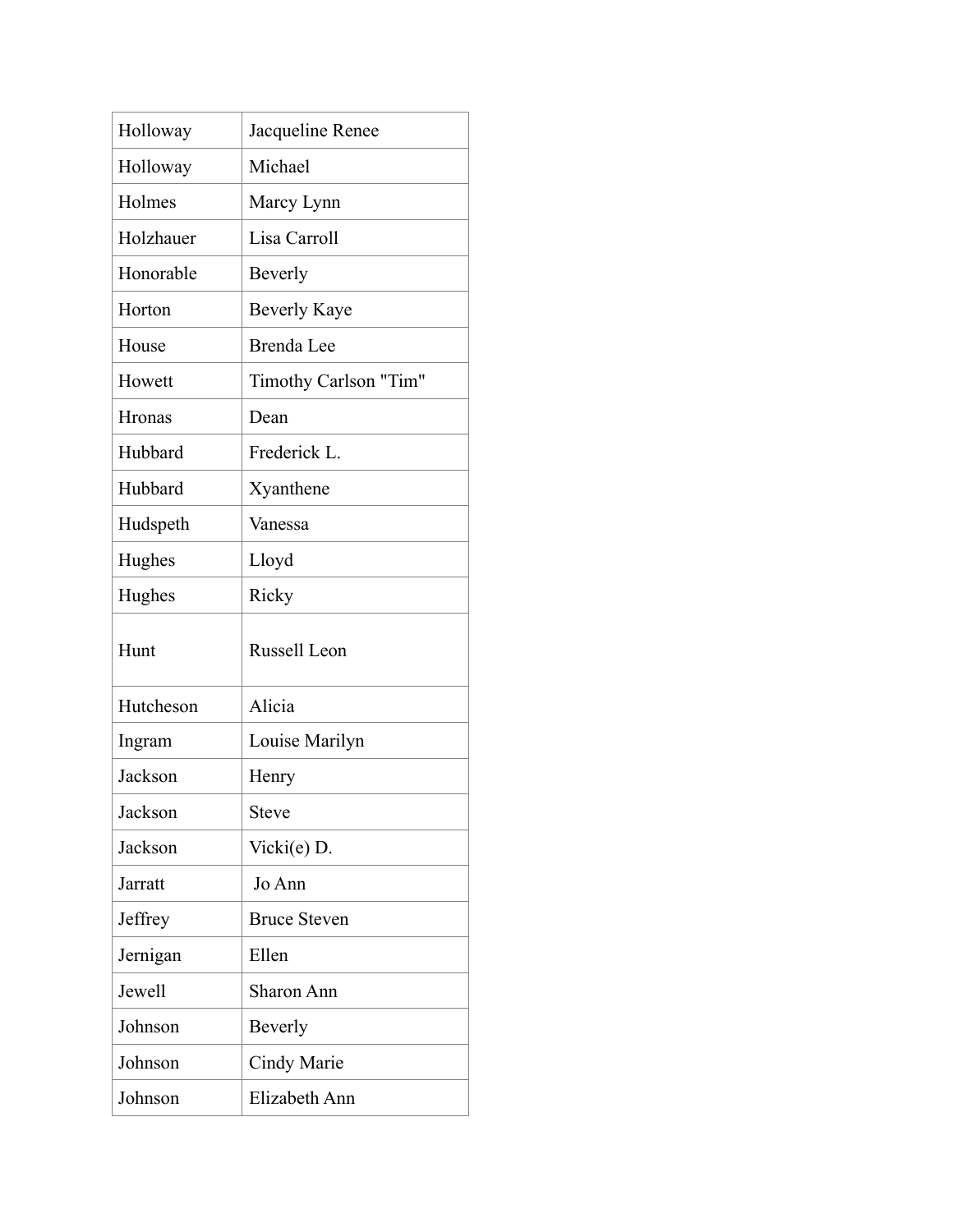| Johnson | John W.                         |
|---------|---------------------------------|
| Johnson | Johnny                          |
| Johnson | Kenneth                         |
| Johnson | Milton                          |
| Johnson | Patric Amarkeatha<br>"Patricia" |
| Johnson | Phyllis Anita                   |
| Johnson | Robert                          |
| Johnson | Ursula                          |
| Jolly   | Roger                           |
| Jones   | <b>Barbara</b>                  |
| Jones   | Beverly (Shea)                  |
| Jones   | Carla                           |
| Jones   | Charlene                        |
| Jones   | Darrell                         |
| Jones   | Donald                          |
| Jones   | Ellis                           |
| Jones   | Jerri L.                        |
| Jones   | Jo Ann                          |
| Jones   | Linda Marie                     |
| Jones   | Paul                            |
| Jones   | Ray                             |
| Jones   | Shea                            |
| Kennard | Raymond                         |
| Kennedy | Bobby D.                        |
| Kenney  | Shawn                           |
| Kent    | Pam                             |
| King    | Cindi Jo                        |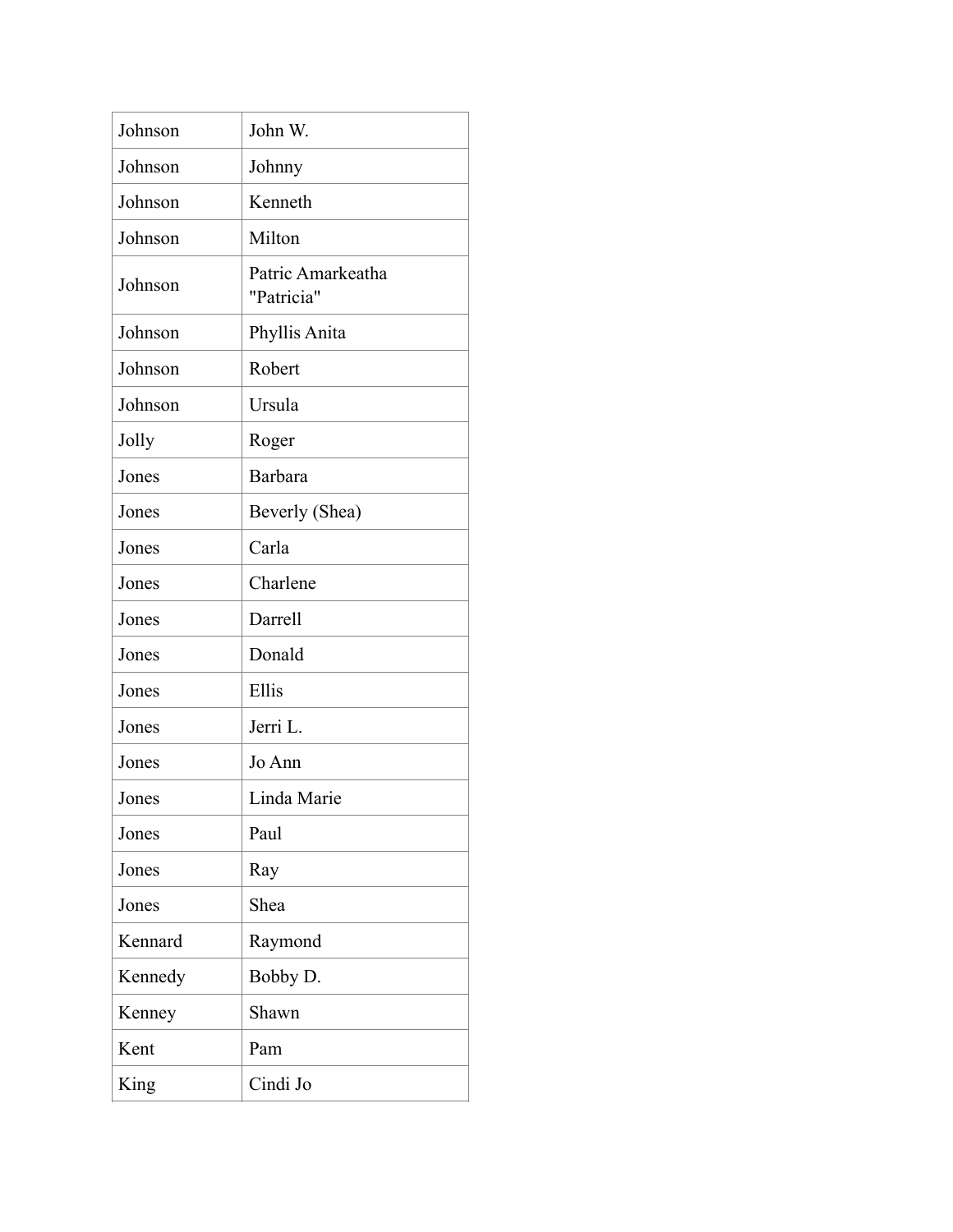| King        | Jennifer Lynn "Jenny" |
|-------------|-----------------------|
| <b>Kirk</b> | Diane Frances         |
| Lamar       | Manessa               |
| Lamar       | Nicky                 |
| Lang        | Lisa Laverne          |
| Langford    | Arthur                |
| Langford    | Barrett H.            |
| Lawhon      | Linda                 |
| Lee         | Chi Chi               |
| Lee         | Gregory Lynn          |
| Lee         | Laura Lynne           |
| Lenzie      | Sylvia                |
| Lewis       | Carlton Wayne         |
| Lewis       | <b>Charles Henry</b>  |
| Lewis       | Loretta               |
| Lewis       | Patricia              |
| Lewis       | Samuel                |
| Lockhart    | Lorraine              |
| Long        | Kenneth               |
| Love        | Debra                 |
| Lowe        | Alice Marie           |
| Luckadue    | Monica                |
| Lundmark    | Rena                  |
| Lyons       | Kathy                 |
| Madden      | Melody Chanel         |
| Marshall    | Joyce                 |
| Martin      | Alice Matkin          |
|             |                       |
| Martin      | Deborah               |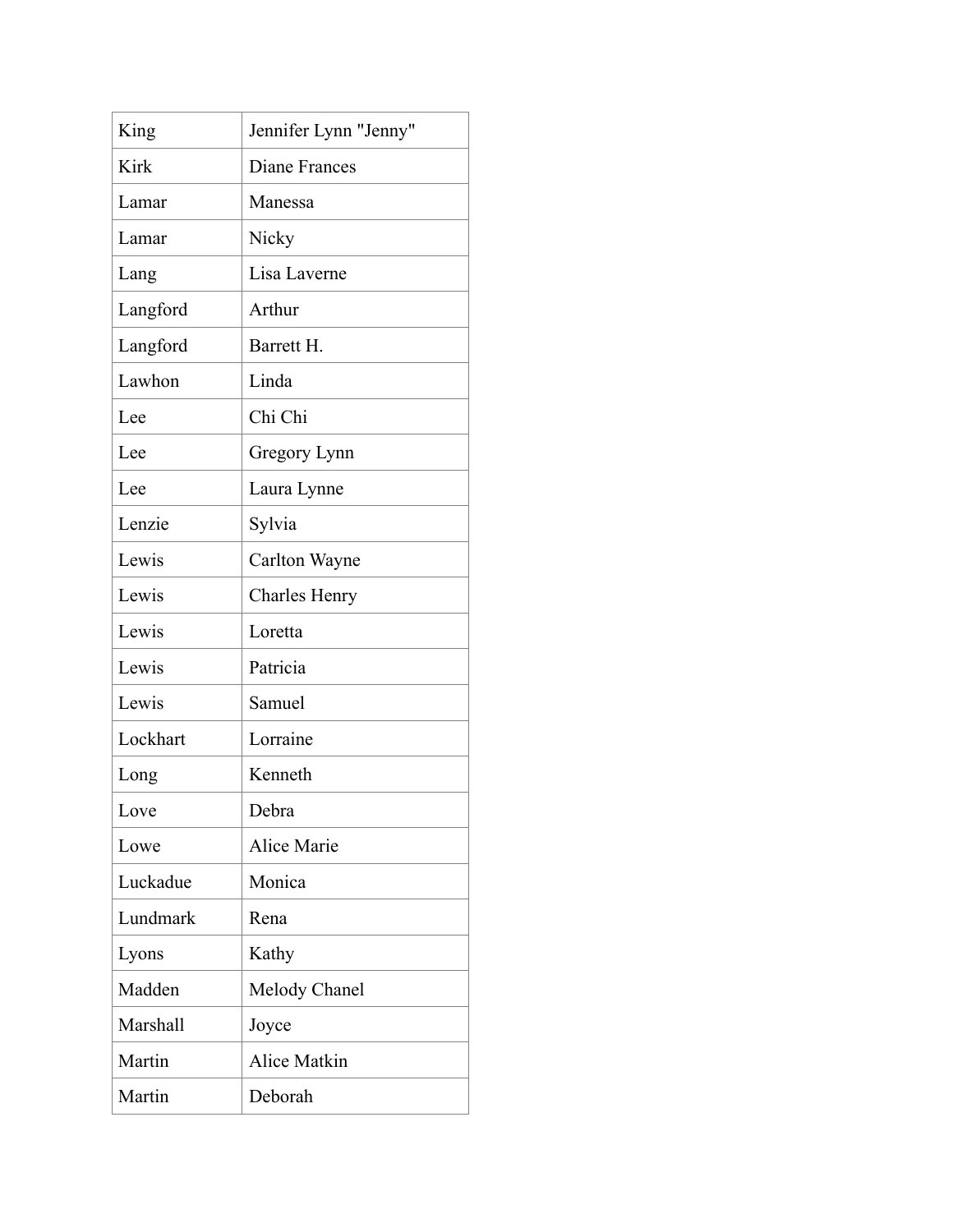| Martin     | Pamela Ann "Pam"     |
|------------|----------------------|
| Mason      | Larita               |
| Matthews   | <b>James Russell</b> |
| Matthews   | <b>Sharon Ann</b>    |
| McAdoo     | Barbara              |
| McBride    | Chandra              |
| McCoy      | Susan Faye           |
| McCraney   | Joseph Robert "Joe"  |
| McCuin     | Alice Joyce          |
| McDonald   | Kevin                |
| McEuen     | John                 |
| McFarlin   | Eddie                |
| McJunkin   | Terry                |
|            |                      |
| McKinstry  | Karen Dawn           |
| McNeal     | Earl (Darren)        |
| Meade      | James (Tabb)         |
| Metcalf    | Holly A.             |
| Miller     | Gregory A. "Greg"    |
| Miller     | Helen J.             |
| Miller     | James                |
| Miller     | Kathy Maria          |
| Miller     | Tanya Ruth           |
| Minick     | Mike                 |
| Montgomery | Darryl               |
| Moore      | <b>Billy</b>         |
| Moore      | Felicia Ann          |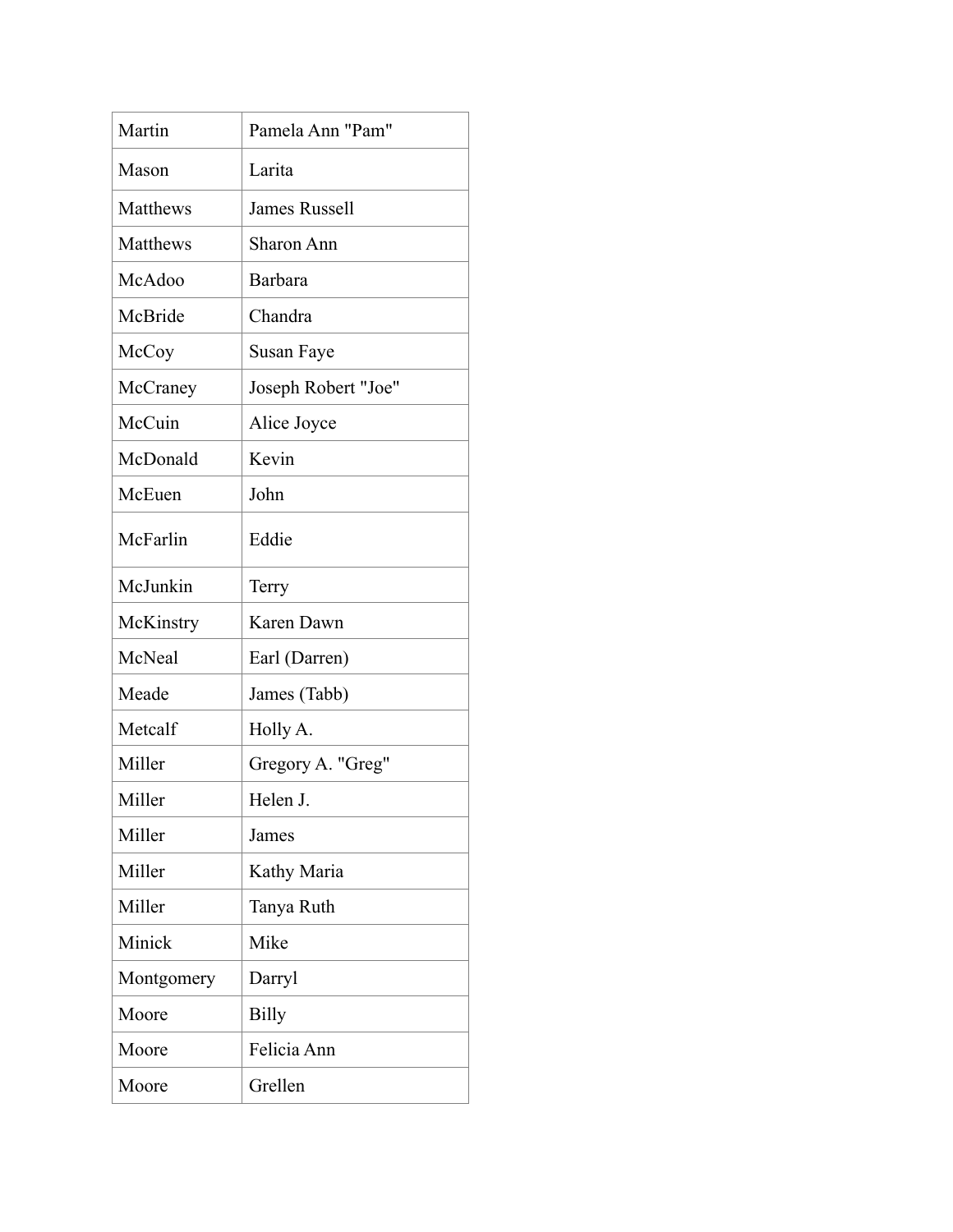| Moore       | Janice Denise        |
|-------------|----------------------|
| Morgan      | <b>Brenda</b>        |
| Morton      | <b>Vickie Renee</b>  |
| Mount       | David                |
| Murdock     | Dewayne              |
| Murdock     | Roosevelt            |
| Murry       | Lonnie               |
| Nalley      | Lamont               |
| <b>Neal</b> | Scott                |
| Nelson      | <b>Charles Mark</b>  |
| Nelson      | Kimberly             |
| Nelson      | Michael Bernard      |
| Newell      | Janette              |
| Newman      | Deborah Ann          |
| Newsome     | Rita                 |
| Nguyet      | Hoang                |
| Niggle      | David Ross           |
| Noble       | Harold               |
| Nooner      | Allen D.             |
| Nowden      | $\mathbf{A}$         |
| Nowden      | Artie                |
| Nowden      | Lucky                |
| Oliver      | James (Anthony)      |
| Osborne     | Eva                  |
| Osborne     | Letha Marie          |
| Osborne     | William (Philip)     |
| Owens       | <b>Sharon Denise</b> |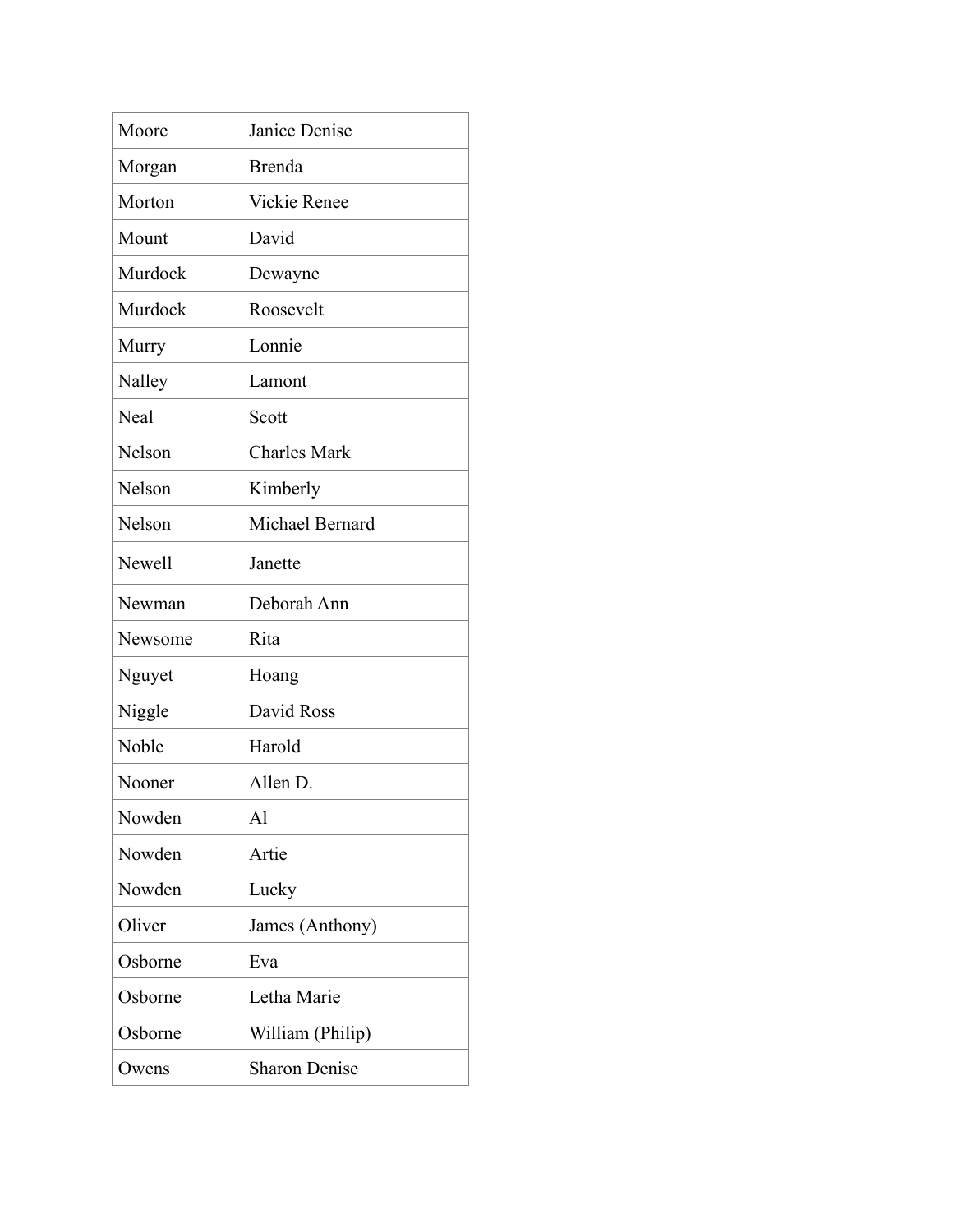| Palmer     | David                  |
|------------|------------------------|
| Palmer     | William Hudson "Billy" |
| Parham     | Pamela "Pam"           |
| Parker     | Derry                  |
| Parks      | Cyndorah               |
| Patterson  | Jeff                   |
| Paul       | Debra "Debbie"         |
| Paul       | Hershall               |
| Pennington | Debbie                 |
| Pennington | Doug                   |
| Penny      | Teresa Elaine          |
| Perkins    | Michael                |
| Persons    | Carl                   |
| Peyton     | Lenora                 |
| Pflug      | Tammy                  |
| Phillips   | Alden                  |
| Phoebus    | Pamela Louise          |
| Pigue      | Kevin Michael          |
| Pittman    | Tammie                 |
| Pittman    | Wayne                  |
| Porter     | Jonathan Keith         |
| Powers     | <b>Steve</b>           |
| Pratt      | Pam                    |
| Prennace   | George                 |
| Presley    | Peggy Ann              |
| Pride      | Linda                  |
| Purifoy    | Sandra                 |
| Rabun      | Thomas                 |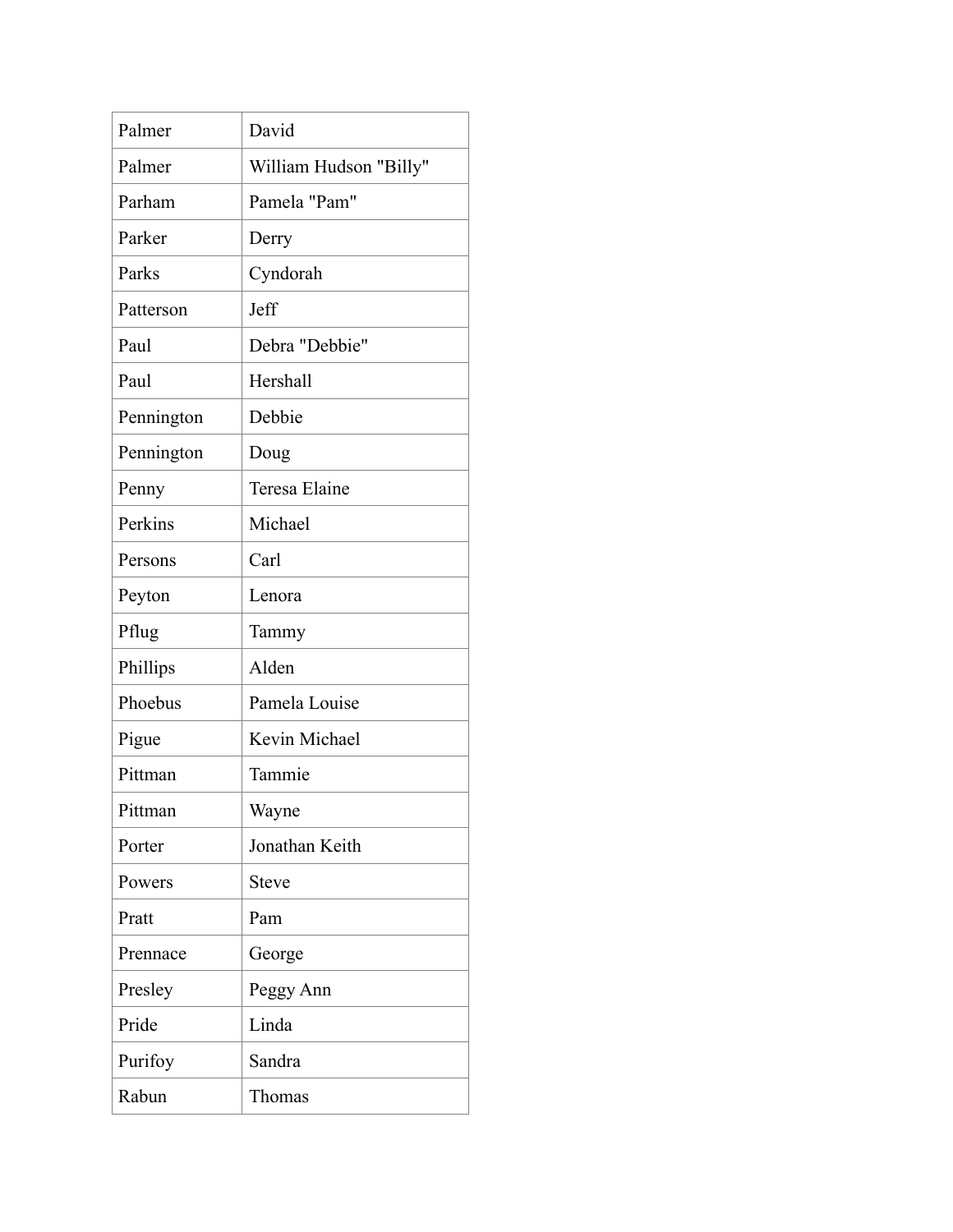| Rainey         | Paula                |
|----------------|----------------------|
| Ramos          | David                |
| Ramsey         | Melinda (Kaye)       |
| Rankin         | Willie Lee           |
| Rasmussen      | Larry                |
| Ray            | Donna E.             |
| Ray            | <b>Richard Earl</b>  |
| Redus          | Catherine M. "Cathy" |
| Reynolds       | Russell              |
| Richards       | <b>Bobbie</b>        |
| Riggs          | Vickie               |
| Robinson       | Glendree             |
| Robinson       | Gregory "Cupcake"    |
| Robinson       | <b>Karen Denise</b>  |
| Robinson       | Kenneth "Chosen"?    |
| Robinson       | Marcus               |
| Robinson       | Mose                 |
| Rogers         | Roy                  |
| Roland         | <b>Beverly Joyce</b> |
| Rudley         | Charles              |
| <b>Russell</b> | Debora               |
| Rutledge       | Sheila Renee         |
| Sakevicius     | Audrius              |
| Sanders        | Jerri                |
| Sanders        | John D.              |
| Sanders        | Laverne              |
| Sanders        | Lori                 |
| Sanders        | Scott G.             |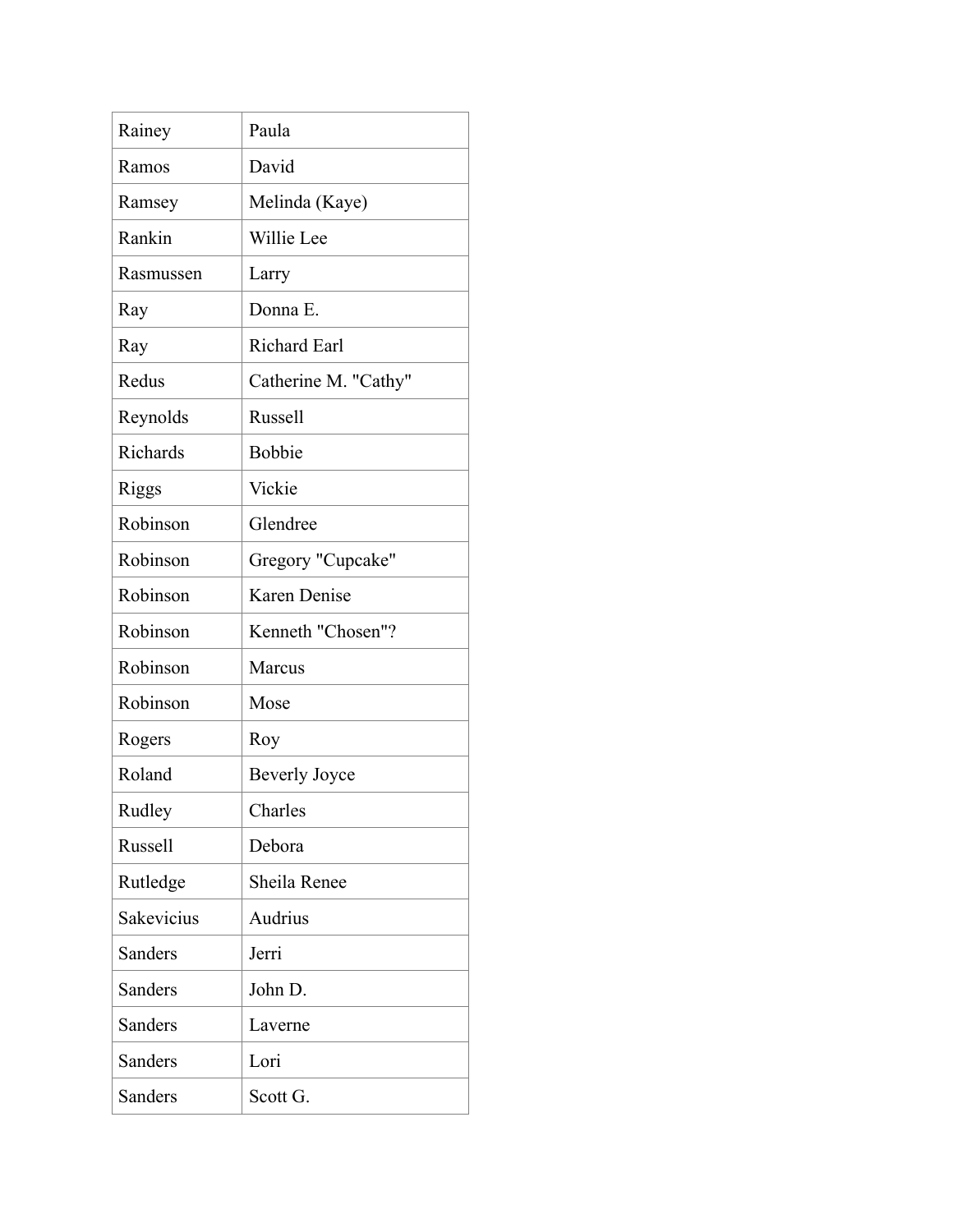| Schwam       | Melanie Ann          |
|--------------|----------------------|
| Scott        | <b>Beverly</b>       |
| Scott        | Brenda Joyce         |
| Scott        | Pamela               |
| Seavers      | Kathy                |
| Settles      | Gregory "Greg"       |
| Settles      | Jeffrey              |
| Seward       | Kim LaFaye           |
| Shaw         | Louise               |
| Shead        | Sybil Yvonne         |
| Sheard       | <b>James Maurice</b> |
| Sheppard     | Robert L.            |
| Shields      | Diana                |
| Sightes      | Angie                |
| <b>Sikes</b> | Timothy "Tim"        |
| Simmons      | Valerie Lynne        |
| Simpson      | Laura Kay            |
| Simpson      | Merlean              |
| <b>Sisk</b>  | Carolyn Elizabeth    |
| Slay         | Sheila               |
| Slay         | Vicki Lynn           |
| Sloan        | Sally                |
| Smith        | Anita                |
| Smith        | Anthony              |
| Smith        | Cindy                |
| Smith        | Darlene              |
| Smith        | David                |
| Smith        | <b>Karen Frances</b> |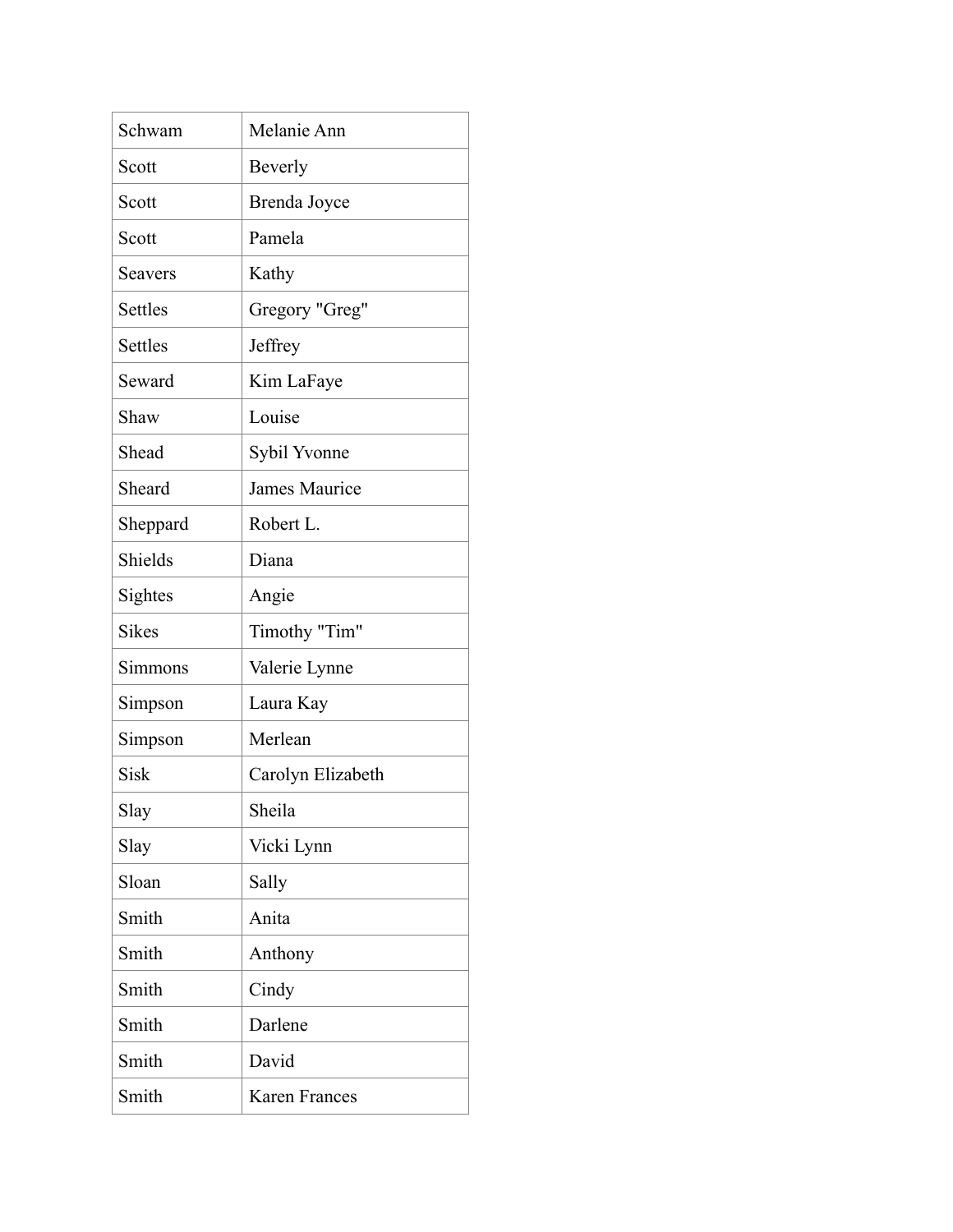| Smith          | Keith              |
|----------------|--------------------|
| Smith          | Kenneth            |
| Smith          | Libby              |
| Smith          | Pamela "Pam"       |
| Smith          | Pauline            |
| Smith          | Stanley            |
| Smith          | Stephen C.         |
| Snow           | Phyllis            |
| Spencer        | Jessie             |
| Spencer        | Mary               |
| Spotwood       | Melvin             |
| Stanfield      | Mark               |
| Stanley        | Joey               |
| <b>Stearns</b> | Zack               |
| Sterley        | Veronica Lynn      |
| <b>Stewart</b> | Amy                |
| <b>Stewart</b> | Jennie             |
| Stone          | Laura              |
| Stubblefield   | Cedric             |
| <b>Stubbs</b>  | Gregory            |
| Sulcer         | James "Jimmy"      |
| Talley         | Gerald             |
| Tarkington     | Bob A.             |
| Tart           | Pamela             |
| Taylor         | Brenda Kaye        |
| Taylor         | Diane              |
| Taylor         | Julia              |
| Tedder         | Kimberly Ann "Kim" |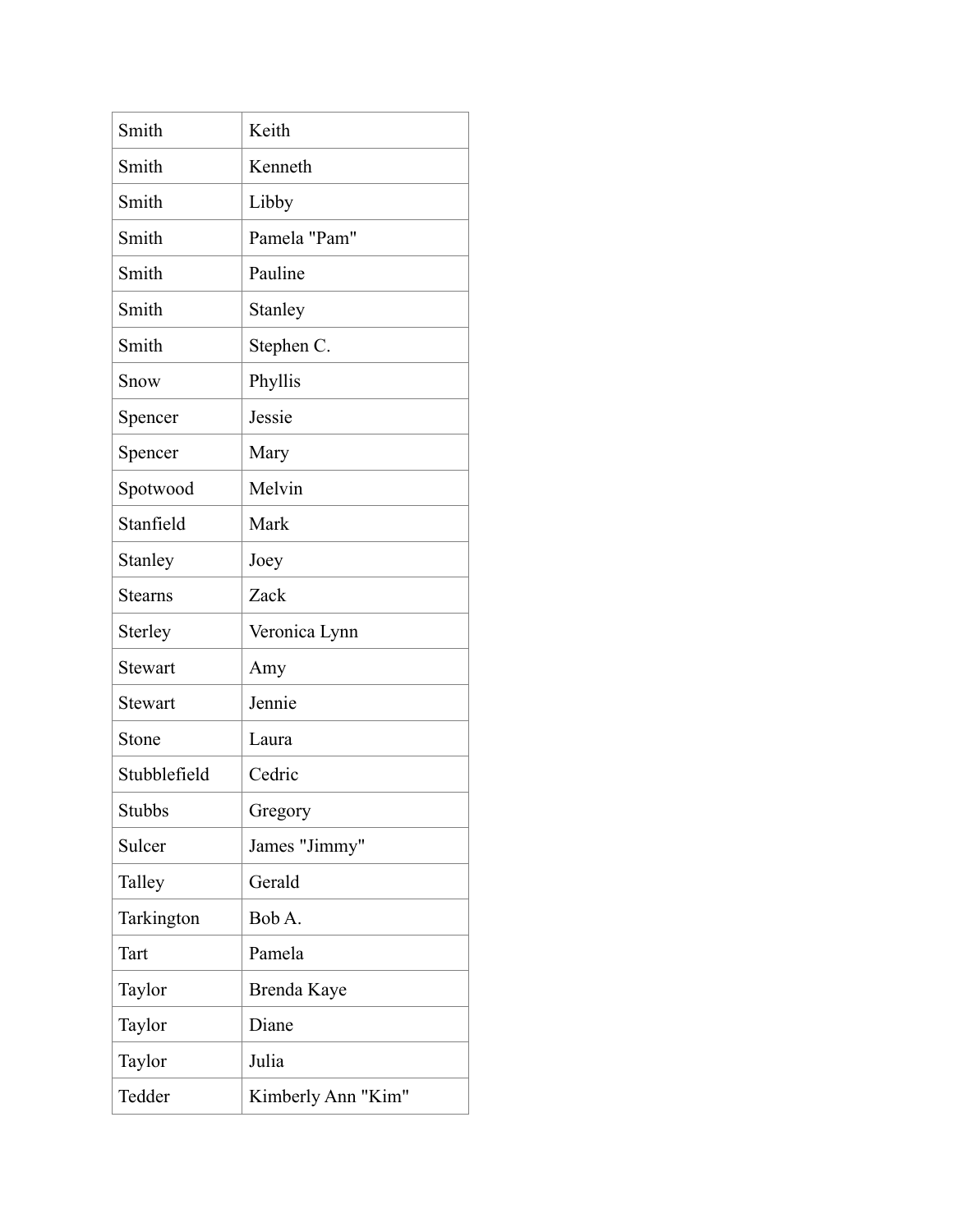| Thomas    | Jane Emma              |
|-----------|------------------------|
| Thomas    | Michael                |
| Thomas    | Rachel                 |
| Thomas    | Roger Eugene           |
| Thomas    | Sheila Diane           |
| Thomas    | <b>Terrell Denise</b>  |
| Thompson  | Leonard                |
| Thompson  | <b>Robert Cantrell</b> |
| Tiller    | Robert                 |
| Tillman   | Lynette                |
| Todd      | Shirley                |
| Tribble   | Karen Elaine           |
| Trickey   | Scott                  |
| Tyler     | Deborah                |
| Tyler     | Kay                    |
| Value     | Robin                  |
| Vinson    | Karen Elaine           |
| Violet    | Charles                |
| Voegele   | David Joe              |
| Wagner    | Daryl                  |
| Wakefield | Barbara                |
| Walker    | Deborah                |
| Walker    | George                 |
| Walker    | Gerald                 |
| Walker    | Robin                  |
| Walker    | William Levi           |
| Walls     | Reginald               |
| Walter    | Phyllis                |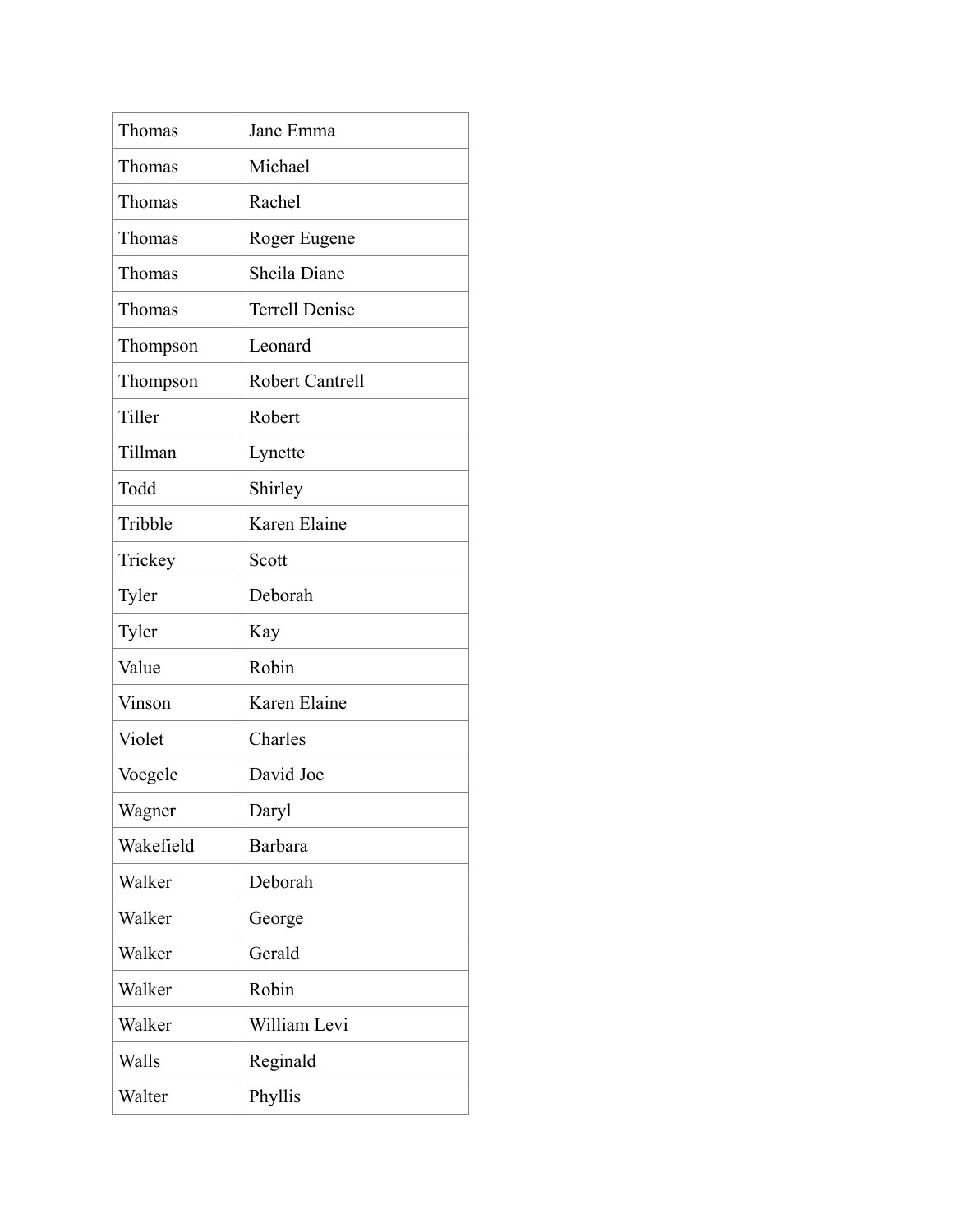| Walter     | Ray                   |
|------------|-----------------------|
| Ward       | Deborah Ann           |
| Ware       | Mahlon C.             |
| Warr       | Linda Sue "Susie"     |
| Washington | Ella (Mae)            |
| Watkins    | Wanda                 |
| Watson     | Anita Louise          |
| Watson     | Cheryl Lynn           |
| Watts      | Michelle Denise       |
| Wayne      | <b>Beverly Kaye</b>   |
| Webb       | Stephen               |
| Weeks      | Deborah Kaye "Debbie" |
| Weissingle | Gale                  |
| West       | Gail L.               |
| West       | William               |
| Westbrook  | Earl E.               |
| White      | Kelley Jeanne         |
| White      | Robert                |
| White      | Rosalynn              |
| Whiteside  | Jerry                 |
| Whitley    | Cindy                 |
| Wilbourn   | Gary Wayne            |
| Wiley      | Allen                 |
| Wiley      | Chico                 |
| Wilkins    | <b>Brenda</b>         |
| Wilkins    | Joyce                 |
| Wilkins    | Michael Charles       |
| Williams   | Carolyn Ann           |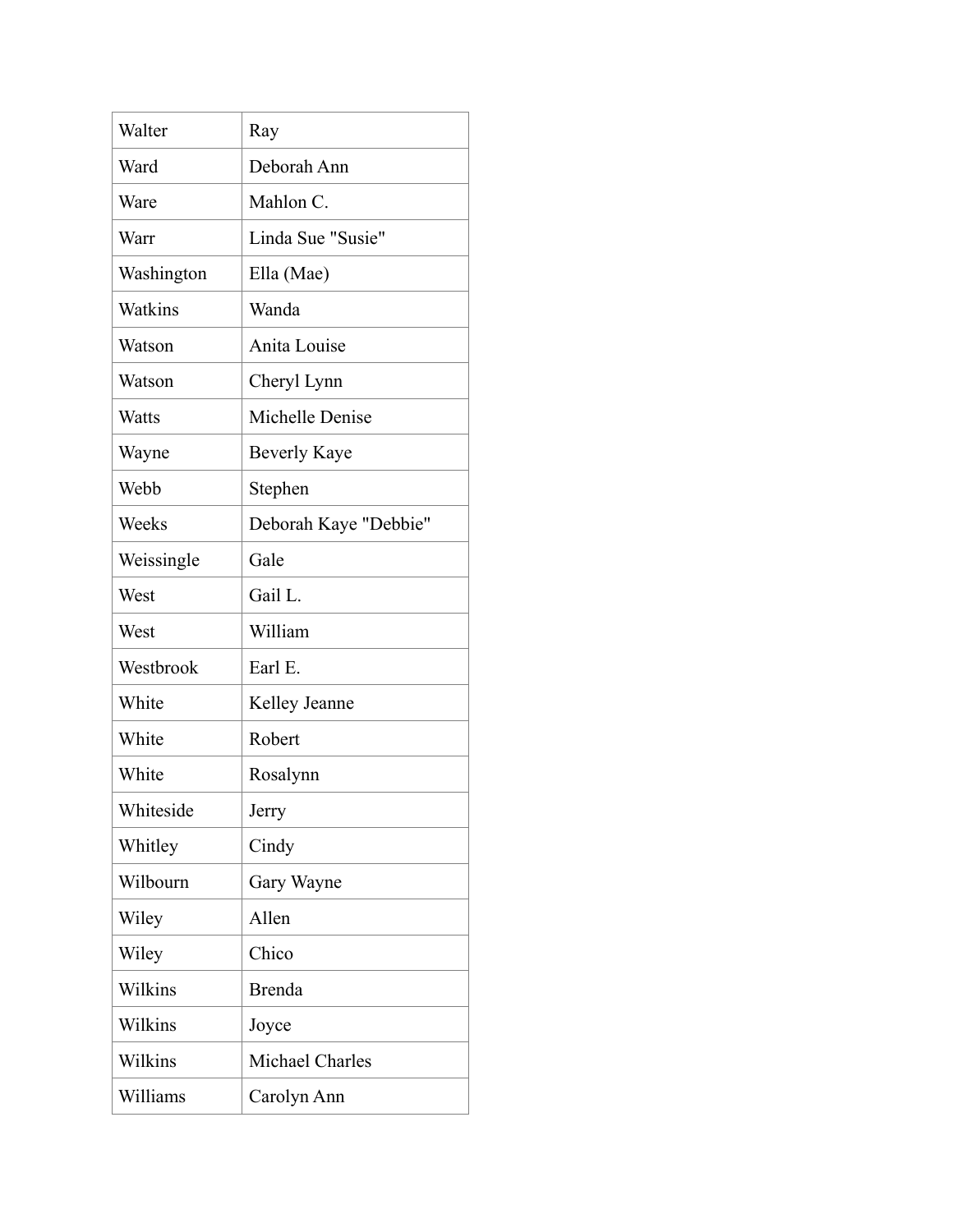| Williams    | Cyndora L.           |
|-------------|----------------------|
| Williams    | Darby                |
| Williams    | David                |
| Williams    | Dedra                |
| Williams    | Elizabeth Ann "Beth" |
| Williams    | Jennifer             |
| Williams    | Johnny               |
| Williams    | Kathy Lynn           |
| Williams    | Mack                 |
| Williams    | Petronella           |
| Williams    | Ronald               |
| Willis      | Timothy              |
| Wilson      | Clinton              |
| Wilson      | Jo Ann               |
| Wilson      | Joyce Marilyn        |
| Wilson      | Mike                 |
| Wilson      | Wardell              |
| Windsor     | John                 |
| Witherspoon | LaVerne              |
| Woodell     | Ginny                |
| Woodley     | Cynthia              |
| Woodley     | Patricia             |
| Woolfolk    | Donald               |
| Word        | Sharon               |
| Worden      | Charles              |
| Worstell    | Larry                |
| Wright      | Beulah               |
| Wright      | Joyce Myrtle         |